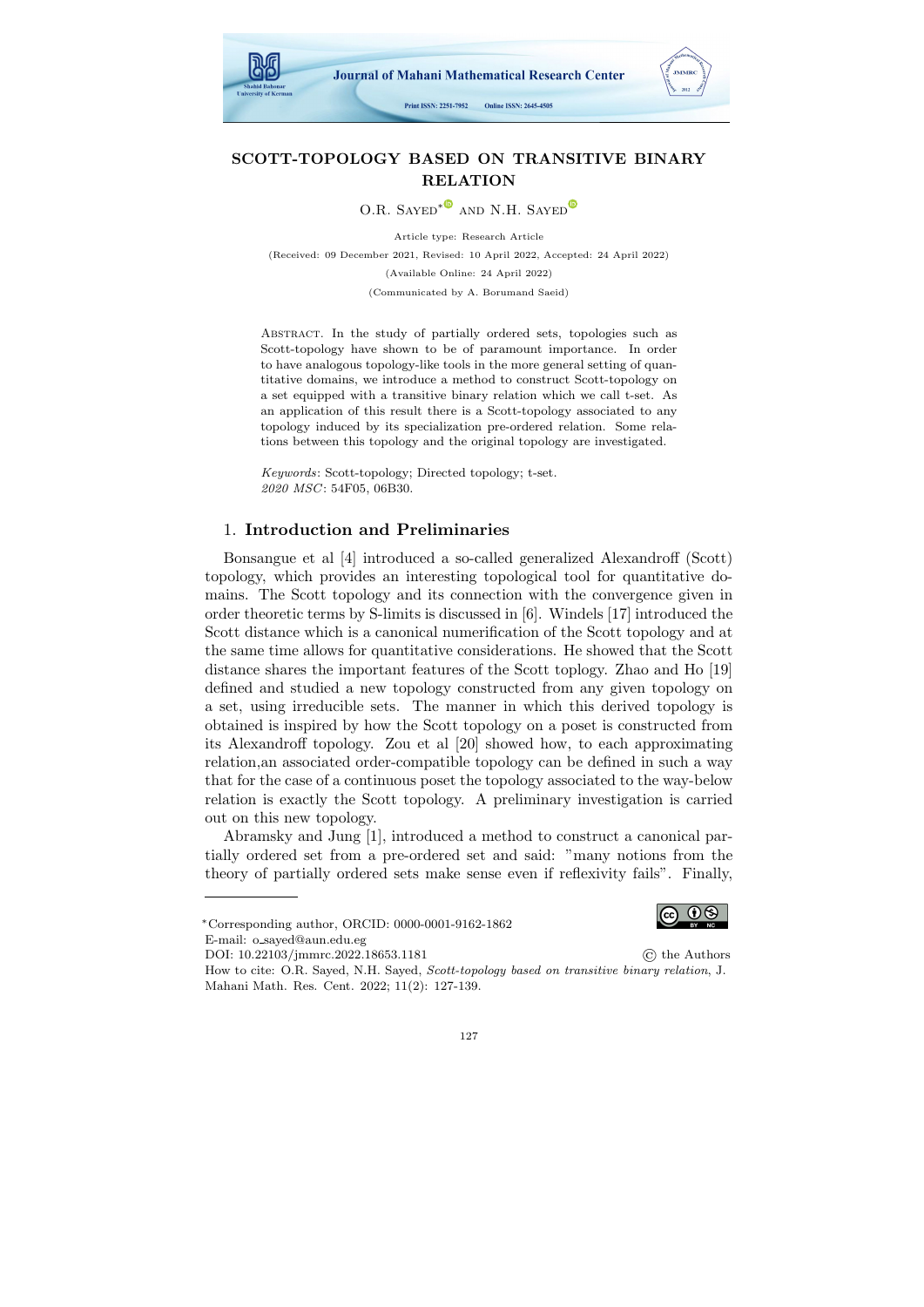they sum up these considerations with the slogan: "Order theory is the study of transitive relations". In the present paper, we naturally put forth an open question whether one may construct a Scott-topology on a t-set (a set equipped with a transitive binary relation). Naturally, in t-sets, in the absence of any sort of join and the absence of the antisymmetric and the reflectivity of the binary relation  $"\preceq$ ", we need new definitions or additional considerations, and proofs become more complicated. Mainly, we consider directed topologies and Scott topologies on t-sets and their interactions with the continuity property of t-sets. Sometimes we need pre-ordered sets instead of t-sets.

This paper is divided into four sections. After the introduction, in this section, in Section 2 we introduced and study the directed-topology and the Scott-topology based on a t-set. Section 3 is devoted to introduce and study interaction between a continuous t-set and its Scott-topology. Furthermore, an application of some of our results is given on topological spaces. We conclude this paper in Section 4 by pointing the reader to possible future directions and posing some open questions.

Throughout the paper, we assume the reader is familiar with general topology and order theory. For general topology, refer to [\[5,](#page-11-3) [9\]](#page-12-3).

**Definition 1.1.** A binary operation " $\preccurlyeq$ " on a nonempty set X is said to be: (1) Reflexive [\[12\]](#page-12-4) if  $\forall x \in X, x \leq x;$ 

- 
- (2) Antisymmetric [\[12\]](#page-12-4) if  $\forall x, y \in X, x \leq y$  and  $y \leq x$ , then  $x = y$ ;
- (3) Transitive [\[12\]](#page-12-4) if  $\forall x, y, z \in X, x \preccurlyeq y$  and  $y \preccurlyeq z$  then  $x \preccurlyeq z$ ;
- (4) Symmetric [\[12\]](#page-12-4) if  $\forall x, y \in X, x \preccurlyeq y$ , then  $y \preccurlyeq x$ ;
- (5) Interpolative [\[8,](#page-12-5) [14\]](#page-12-6) if  $\forall x, z \in X$  with  $x \preccurlyeq z$ ,  $\exists y \in X$  such that  $x \preccurlyeq y \preccurlyeq z$ z.

**Definition 1.2.** Let X be a nonempty set with a binary relation " $\preccurlyeq$ " on X. The pair  $(X, \preccurlyeq)$  is said to be:

- (1) A poset [\[3,](#page-11-4) [12\]](#page-12-4) if " $\preccurlyeq$ "' satisfies (1), (2) and (3) in Definition 1.1;
- (2) A pre-ordered set [\[12\]](#page-12-4) if " $\preccurlyeq$ " satisfies (1) and (3) in Definition 1.1;
- (3) A continuous information system [\[11,](#page-12-7) [15\]](#page-12-8) if " $\preccurlyeq$ " satisfies (3) and (5) in Definition 1.1.
- (4) An abstract base [\[16\]](#page-12-9) if " $\preccurlyeq$ " satisfies (3) in Definition 1.1 and if  $\forall y \in$  $A, y \preccurlyeq x \forall x \in X, \exists z \in X \text{ such that } y \preccurlyeq z \preccurlyeq x, \text{ where } A \text{ is a finite}$ subset of X.

**Definition 1.3.** 1001[\[14\]](#page-12-6). A t-set is a pair  $(X, \preccurlyeq)$ , where " $\preccurlyeq$ " is a transitive binary relation on a nonempty set  $X$ .

**Definition 1.4.** [\[7\]](#page-11-5). Let  $(X, \preccurlyeq)$  be a t-set and  $A \subseteq X$ . Then

- (1) the upper bound subset in X of A, denoted by  $ub(A)$ , is defined as  $ub(A) = \{x \in X : \forall y \in A, y \preccurlyeq x\};$
- (2) the lower bound subset in X of A, denoted by  $lb(A)$ , is defined as  $lb(A) = \{x \in A : \forall y \in A, x \preccurlyeq y\};$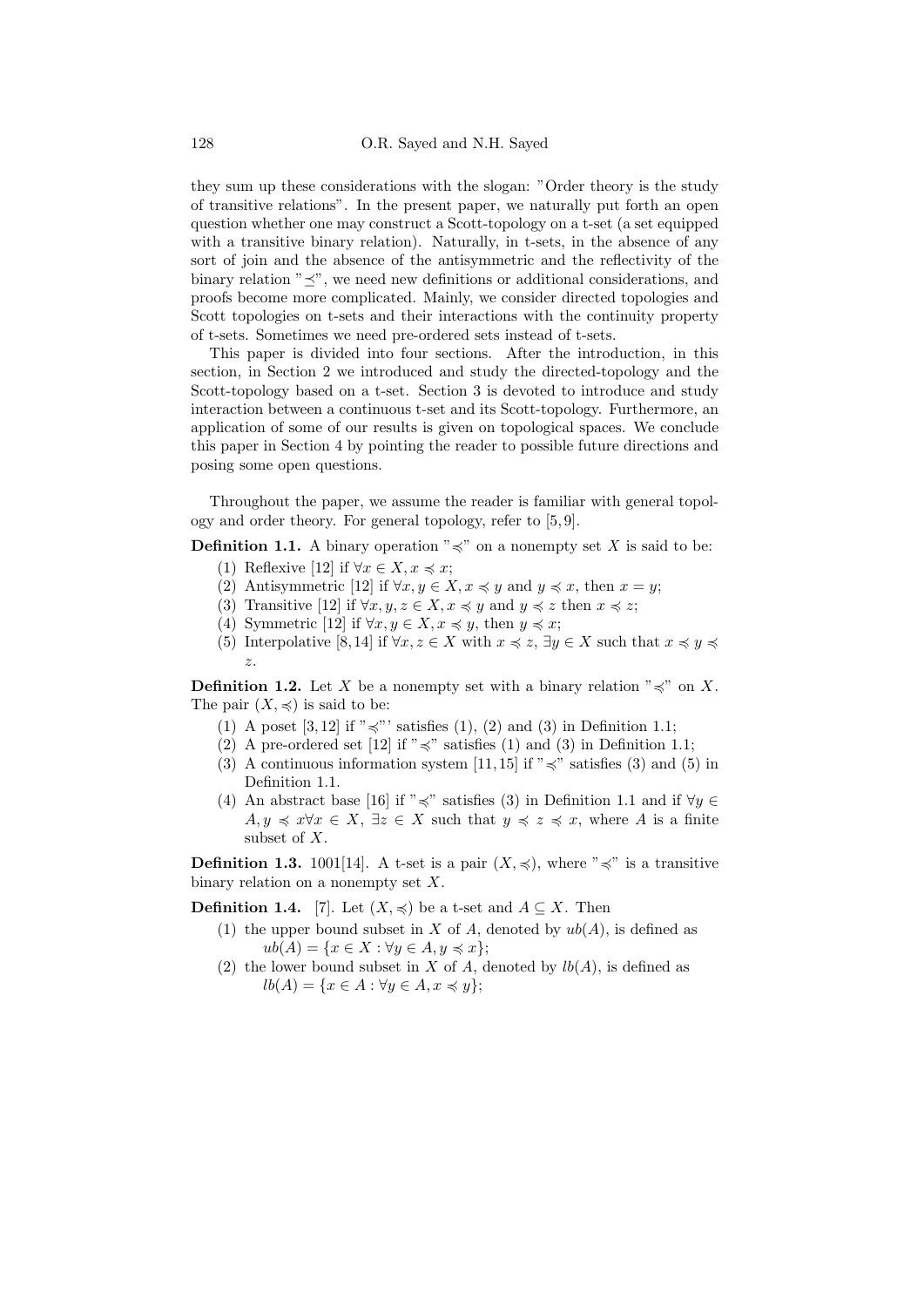- (3) the supremum of a subset A of X, denoted by  $\text{sup}(A)$ , is defined as  $\text{sup}(A) = lb(ub(A))$
- (4) the lower (resp. upper) closure of A, denoted by  $\downarrow$  (A) (resp.  $\uparrow$  (A)), is defined as

 $\downarrow$   $(A) = \{x \in X : \exists y \in A, x \preccurlyeq y\}$  (resp. $\uparrow$   $(A) = \{x \in X : \exists y \in A\}$  $A, y \preccurlyeq x$ );

(5) A is an upper (resp. a lower) subset of X if and only if  $\uparrow$  (A)  $\subseteq$  A  $(\text{resp.} \downarrow (A) \subseteq A).$ 

**Definition 1.5.** [\[14\]](#page-12-6). Let  $(X, \preccurlyeq)$  be a t-set and  $A, B \subseteq X$ . Then A is said to be:

- (1) Directed if  $A \neq \phi$  and for every distinct points  $\forall x, y \in A, x \neq y$ ,  $\exists z \in (A \cap ub\{x,y\});$
- (2) Cofinal in B if  $A \subseteq B \subseteq \downarrow (A);$
- (3) d-closed if for every directed subset D of X such that  $D \subseteq A$ , sup $(D) \subseteq$  $A;$
- (4) d-open if  $A^c$  is d-closed, where  $A^c$  is the complement of  $A$ ;
- (5) Scott-closed if A is a d-closed lower subset of  $X$ ;
- (6) Scott-open if  $A^c$  is Scott-closed (or, A is a d-open upper subset of X).

**Definition 1.6.** [\[14\]](#page-12-6). Let  $(X, \preccurlyeq)$  be a t-set.  $(X, \preccurlyeq)$  is domain if for every directed subset A of X, sup  $A \neq \phi$ .

**Definition 1.7.** [\[2,](#page-11-6)6,7]. Let  $(X, \preccurlyeq)$  be a t-set and  $x, y \in X$ . We say that x is way-below y (or, y is way-above x), denoted by  $x \ll y$ , if and only if for every directed subset D of X such that  $y \preccurlyeq \text{sup}(D)$  there exists an element d of X such that  $d \in D$  and  $x \preccurlyeq d$ . The family of all elements of X that are way-above (resp. way-below) x is denoted and defined as follows:  $\Uparrow x = \{y \in X : x \ll y\}.$  $(\text{resp. } \Downarrow x = \{y \in X : y \ll x\})$ ).

**Definition 1.8.** [\[2,](#page-11-6) [13\]](#page-12-10). Let  $(X, \preccurlyeq)$  be a t-set and  $x \in X$ . If  $x \ll x$ , then x is said to be isolated and we write  $K(X) = \{x \in X : x \ll x\}$ . The family of all isolated points that below  $x \in X$  is denoted and defined as

 $\downarrow^{\circ} x = \{y \in K(X) : y \preccurlyeq x\}.$ 

**Definition 1.9.** [\[10\]](#page-12-11). A subset B of X is a base for a poset  $(X, \preccurlyeq)$  if for every  $d \in X$  the set  $B \cap \mathcal{V} d$  is directed X and sup $(B \cap \mathcal{V} d) = d$ .

**Definition 1.10.** [\[14\]](#page-12-6). A t-set  $(X, \preccurlyeq)$  is said to be continuous if  $\forall x \in X$ , the following conditions hold:

- (1)  $\sup(\{x\}) \neq \phi;$
- (2)  $\downarrow x$  is a directed subset of X;
- (3)  $x \in \downarrow (\sup(\bigcup \{ \sup(\Downarrow a) : a \in \Downarrow x \})).$

**Definition 1.11.** [\[14\]](#page-12-6). A t-set  $(X, \preccurlyeq)$  is said to be algebraic if for every  $x \in X$ the following conditions hold:

(1)  $\downarrow^{\circ} x$  is directed;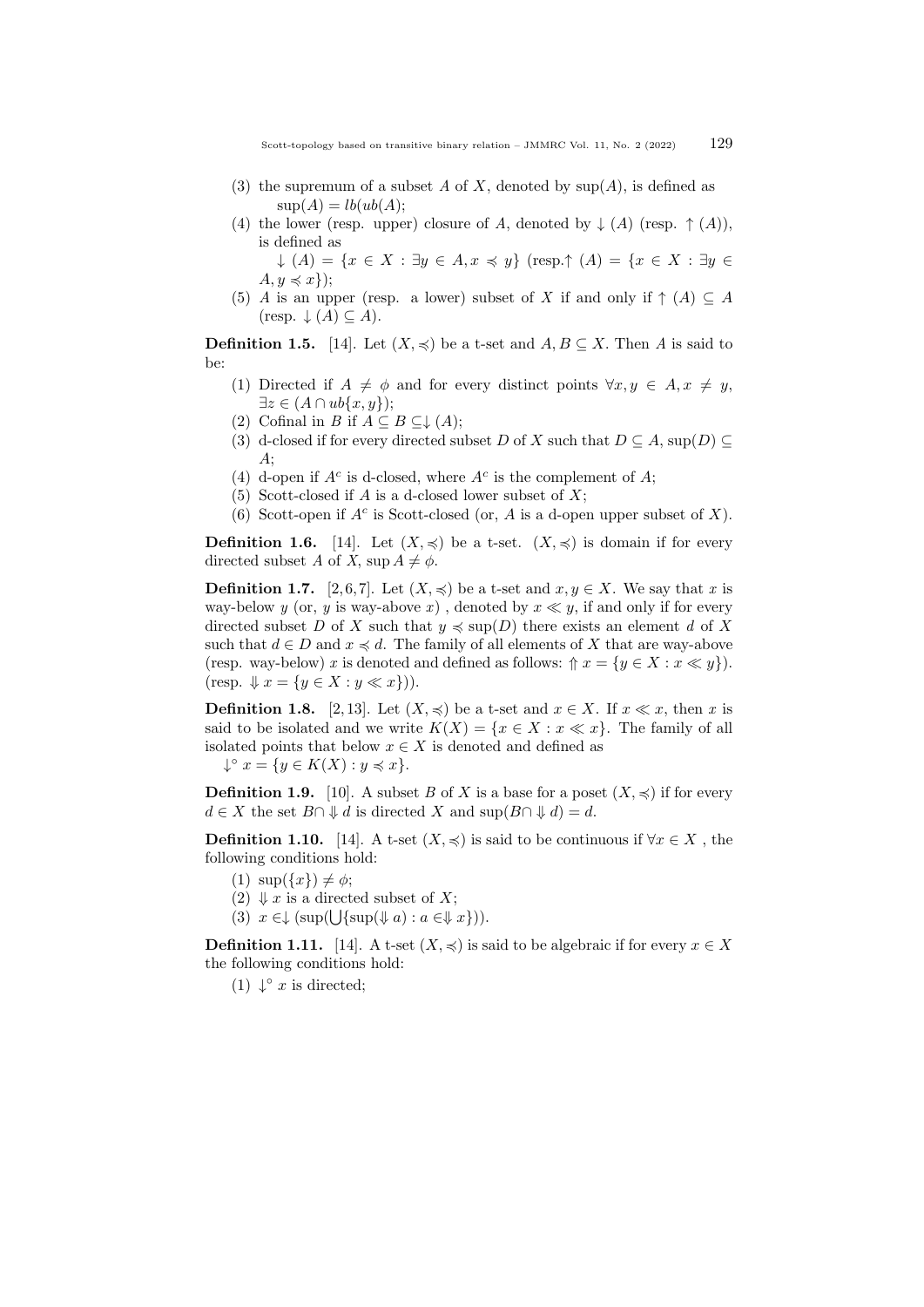(2)  $x \in \downarrow (\sup(\downarrow^{\circ} x))$ .

**Proposition 1.12.** [\[14\]](#page-12-6). Let  $(X, \preccurlyeq)$  be a t-set and  $x, y, z \in X$ .

- (1) If  $x \preccurlyeq y$  and  $y \ll z$ , then  $x \ll z$ ;
- (2) If  $x \ll y$  and  $y \preccurlyeq z$ , then  $x \ll z$ ;
- (3) If  $\sup({y}) \neq \emptyset$  and  $x \ll y$ , then  $x \preccurlyeq y$ ;
- (4) If  $\sup({y}) \neq \emptyset$  or  $\sup({z}) \neq \emptyset$ ,  $x \ll y$  and  $y \ll z$ , then  $x \ll z$ .

**Proposition 1.13.** [\[14\]](#page-12-6). Let  $\{A_i : j \in J\}$  be a family of subsets of a t-set  $(X, \preccurlyeq)$ . Then:

- $(1) \downarrow ( \bigcup_{j \in J} A_j ) = \bigcup_{j \in J} \{ \downarrow (A_j) \};$
- $(2) \uparrow (\bigcup_{j \in J} A_j) = \bigcup_{j \in J} {\uparrow (A_j)};$
- $(3) \downarrow (\bigcap_{j \in J} A_j) \subseteq \bigcap_{j \in J} \{ \downarrow (A_j) \};$
- $(4) \uparrow (\bigcap_{j \in J} A_j) \subseteq \bigcap_{j \in J} {\uparrow (A_j)}.$

**Theorem 1.14.** [\[14\]](#page-12-6).  $(X, \preccurlyeq)$  is a continuous t-set if and only if the following conditions hold:

- (1) for all  $x \in X$ ,  $\sup(\{x\}) \neq \phi$ ;
- (2) for all  $x \in X$ ,  $\Downarrow x$  is directed;
- (3) " $\ll$ " is interpolative;
- (4) for all  $x \in X$ ,  $x \in \downarrow (\sup(\Downarrow x))$ .

# 2. Directed-topology and Scott-topology on a t-set

To solve the problem of constructing Scott-topology on a t-set, we first investigate those sets which are closed with respect to suprema of directed subsets. Also, we restrict them to more important Scott closed sets.

**Definition 2.1.** Let  $(X, \preccurlyeq)$  be a t-set. A subset D of X is S-directed if and only if D is directed and for all  $x \in D$ ,  $\sup({x}) \cap D \neq \emptyset$ .

It is clear that any S-directed subset is directed but the converse may not be true as illustrated by the following example.

**Example 2.2.** Let  $X = \{a, b, c, d, e\}$  and consider the transitive binary relation " $\preceq$ " on X as follows:  $\preceq$  = {(a, b)}. Then {a} is directed but it is not S-directed.

**Definition 2.3.** Let  $(X, \preccurlyeq)$  be a t-set and  $A \subseteq X$ .

- (1) A is d<sup>\*</sup>-closed if and only if for every S-directed subset D of A, sup(D)  $\subset$ A; and for all  $x \in A$ , sup $({x}) \subseteq A$ ;
- (2) A is Scott\*-closed if and only if A is  $d^*$ -closed lower subset;
- (3) A is d\*-open (resp. Scott\*-open) if and only if  $A<sup>c</sup>$  is d\*-closed (resp. Scott\*-closed).

**Example 2.4.** Let  $(X, \preccurlyeq)$  be a t-set, where  $X = \{a, b, c, d\}$  and  $\preccurlyeq = \{(a, b), (b, d), (a, d), (d, d)\}.$  The the set of all directed subsets of X is  $\{\{a\}, \{b\}, \{c\}, \{d\}, \{b, d\}\}\$ and the set of all S-directed subsets of X is  $\{\{d\}, \{b, d\}\}.$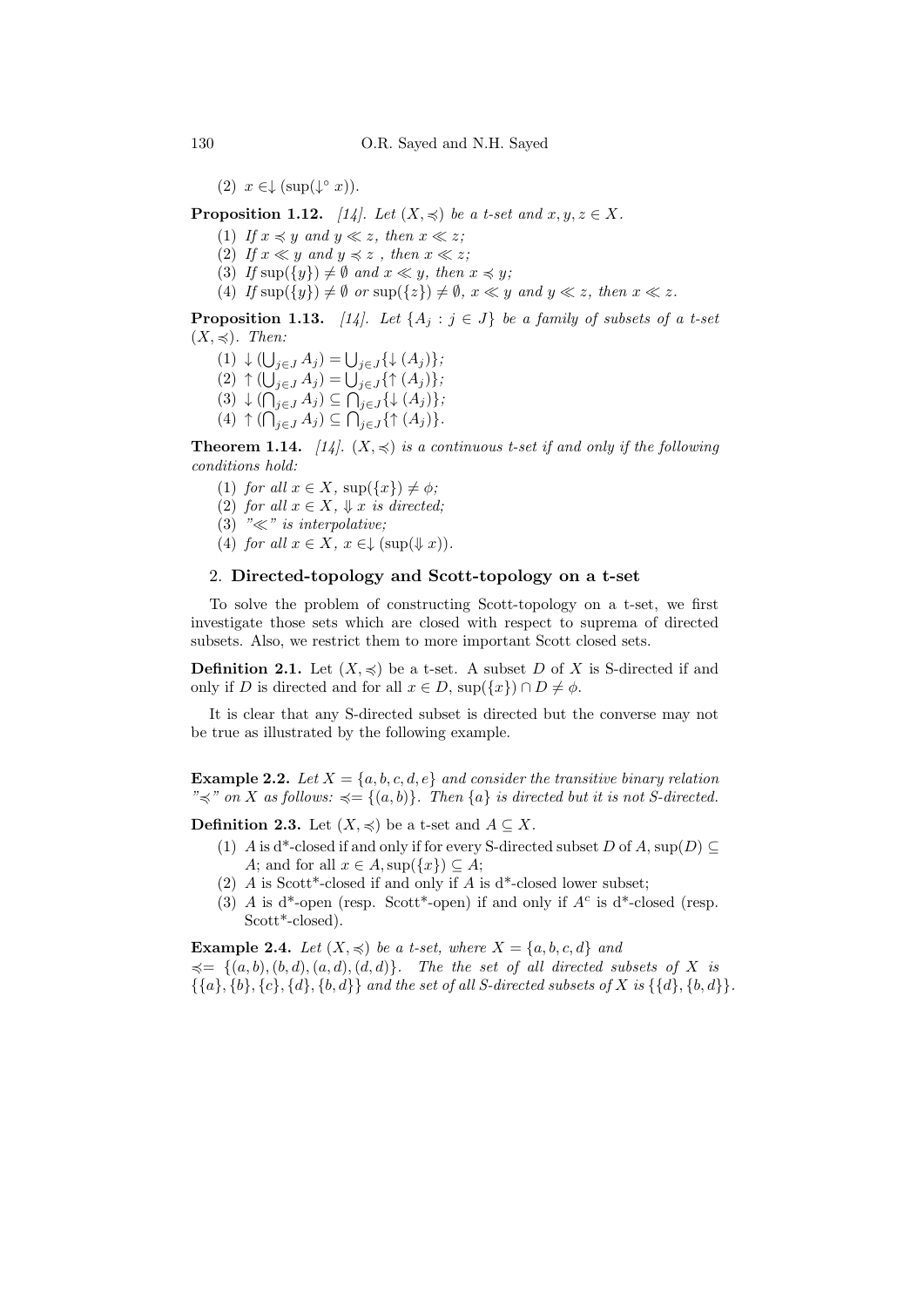Furthermore, the set of all  $d^*$ -closed subsets of X is  $\{\phi, \{b, d\}, \{a, b, d\}, \{c, b, d\}, X\}$ and the set of all  $d^*$ -open subsets of X is  $\{\phi, \{a\}, \{c\}, \{a, c\}, X\}.$ 

Now, we consider the notion of Scott\*-open sets.

**Proposition 2.5.** Let  $(X, \preccurlyeq)$  be a t-set aB  $\subseteq X$ .

- (1) B is d\*-open if and only if  $\forall x \in X$  and for every S-directed subset D of X with  $\sup(D) \cap B \neq \phi$ ,  $D \cap B \neq \phi$  and  $\sup(\{x\}) \cap B \neq \phi$ , we have  $x \in B$ :
- (2)  $B$  is Scott\*-open if and only if B is a  $d^*$ -open upper subset.

Proof. (1) The proof is obtained logically as follows:

Suppose that  $P \equiv "D$  is S-directed subset  $(D \in E_S)"$ , where  $E_S$  is the set of all S-directed subset of X,  $Q \equiv "D \subseteq A", R \equiv "sup(D) \subseteq$  $A^{\prime\prime}, L \equiv {\prime\prime} x \in X^{\prime\prime}, S \equiv {\prime\prime} x \in A^{\prime\prime}$ , and  $H \equiv {\prime\prime} \sup({x}) \subseteq A^{\prime\prime}$ . Now, A is  $d^*$ -closed  $\equiv P \wedge (Q \Rightarrow R) \wedge L \wedge (S \Rightarrow H) \equiv P \wedge (\neg R \Rightarrow \neg Q) \wedge L \wedge (\neg H \Rightarrow$  $\neg S$ )  $\equiv A^c$  is d<sup>\*</sup>-open. Then,  $A^c$  is d<sup>\*</sup>-open  $\equiv (D \in E_S) \wedge ((\sup(D) \cap E_S))$  $A^{c}$   $\not\equiv \phi \Rightarrow (D \cap A^{c} \neq \phi) \land (x \in X) \land ((\sup(\{x\}) \cap A^{c}) \neq \phi \Rightarrow x \in A^{c}).$ Now, we can say that, B is a d<sup>\*</sup>-open if and only if for every  $D \in E_S$ and for all  $x \in X$  with  $\sup(D) \cap B \neq \phi$ ,  $D \cap B \neq \phi$  and  $\sup(\{x\}) \cap B \neq \phi$ , we have  $x \in B$ .

(2) Immediate.

$$
\Box
$$

**Proposition 2.6.** Let  $(X, \preccurlyeq)$  be a t-set. If A is a d-closed (resp. d-open) subset of X, then A is  $d^*$ -closed (resp.  $d^*$ -open).

Proof. We prove only one statement since the other follows easily in this case. So, suppose D is an S-directed subset of A. Since A is d-closed,  $\text{sup}(D) \subseteq A$ . Furthermore, for all  $x \in A, \{x\}$  is a directed subset of A. Thus sup $(\{x\}) \subseteq A$ . Therefore,  $A$  is d<sup>\*</sup>-closed.  $\Box$ 

**Corollary 2.7.** Let  $(X, \preccurlyeq)$  be a t-set. If A is a Scott-closed (resp. Scott-open) subset of X, then A is Scott\*-closed (resp. Scott\*-open).

*Proof.* Follows directly from Proposition 2.2.

**Proposition 2.8.** Let  $(X, \preccurlyeq)$  be a pre-ordered set and  $A \subseteq X$ . Then

- (1) A is directed if and only if A is an S-directed;
- (2) A is d-open (resp. d-closed, Scott-open, Scott-closed) if and only if A is  $d^*$ -open (resp.  $d^*$ -closed, Scott<sup>\*</sup>-open, Scott<sup>\*</sup>-closed).

*Proof.* The proof, being easy, is omitted.  $\square$ 

**Lemma 2.9.** Let  $A, B \subseteq X$ . If B is directed and cofinal in A, then A is directed and  $\text{sup}(A) = \text{sup}(B)$ .

**Theorem 2.10.** Let  $(X, \preccurlyeq)$  be a t-set. If  $\forall x \in X$ , sup $(\{x\}) \neq \emptyset$ ,  $\tau_{d^*} = \{A \subseteq$  $X : A$  is  $d^*$ -open} is a topology on X (called the directed\*-topology on X).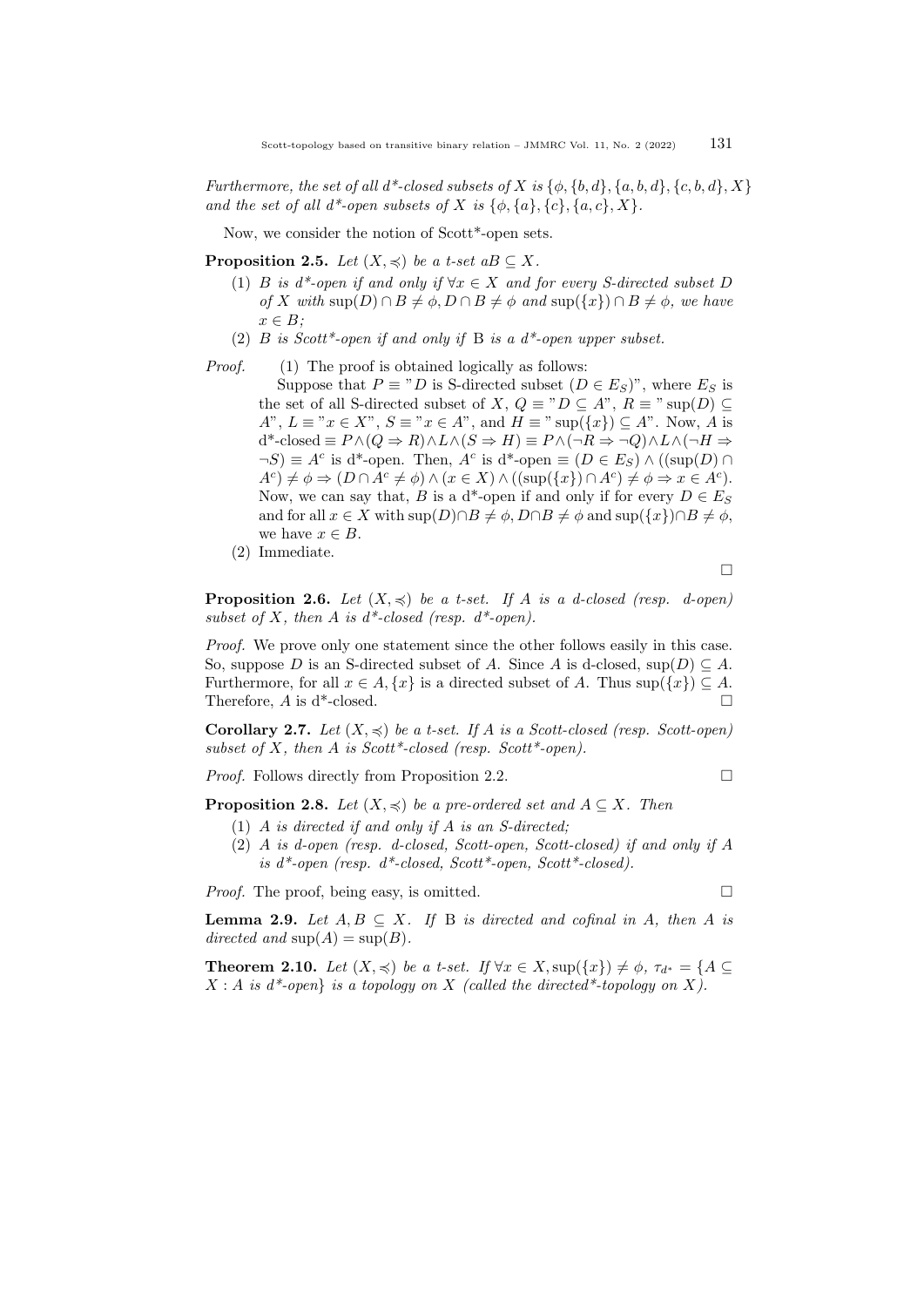- *Proof.* (1) One can easily show that X and  $\phi$  are d\*-closed sets. So,  $\phi$  and X are  $d^*$ -open sets.
	- (2) Let A and B be d<sup>\*</sup>-open sets. Then  $A<sup>c</sup>$  and  $B<sup>c</sup>$  are d<sup>\*</sup>-closed sets. Suppose D is an S-directed subset of  $A^c \cup B^c$ . Thus  $D = (D \cap A^c) \cup$  $(D \cap B^c)$ . We need to prove that either  $D \cap A^c$  or  $D \cap B^c$  is cofinal in D. Suppose  $D \cap A^c$  is not cofinal in D. Then there exists  $d_0 \in D$ such that for all  $a \in D \cap A^c, d_\circ \nless a$ . If  $d_\circ \in A^c$ , then  $\sup(\{d_\circ\}) \subseteq A^c$ . Thus, there exists  $m \in D \cap A^c$  such that  $d_0 \preccurlyeq m$ , a contradiction. Hence,  $d_0 \in B^c$ . Suppose that  $d \in D$  such that  $d \neq d_0$ . Then there exists  $d' \in D \cap ub\{d, d_{o}\}.$  If  $d' \in A^{c}$ , then  $d_{o} \preccurlyeq d'$  which leads to a contradiction. So,  $d' \in B^c$ . Thus  $D \subseteq \downarrow (D \cap B^c)$  and  $D \cap B^c$  is cofinal in D. Now, we prove that  $D \cap B^c$  is directed. Suppose that  $b_1, b_2 \in D \cap B^c$  such that  $b_1 \neq b_2$ . Then there exists  $d \in D \cap ub(b_1, b_2)$ . So, there exists  $k \in D \cap B^c$  such that  $d \preccurlyeq k$ . Thus,  $k \in (D \cap B^c) \cap B^c$  $ub{b_1, b_2}$  and  $D \cap B^c$  is directed. From Lemma 2.1 one can have that  $\sup(D) = \sup(D \cap B^c)$ . Now,  $D \cap B^c$  is S-directed (Indeed, suppose that  $l \in D \cap B^c$ . Since D is S-directed, there exists  $m \in \text{sup}(\{l\})$ such that  $m \in D$ . Also, since  $B^c$  is d<sup>\*</sup>-closed, sup( $\{l\}$ )  $\subseteq B^c$ . Thus,  $m \in D \cap B^c$ . Therefore,  $(D \cap B^c) \cap \text{sup}(\{l\}) \neq \emptyset$ . Hence,  $D \cap B^c$ is S-directed). Then  $\text{sup}(D) = \text{sup}(D \cap B^c) \subseteq B^c \subseteq A^c \cup B^c$ . Also, if  $x \in A^c \cup B^c$ , then  $\sup(\{x\}) \subseteq A^c \cup B^c$ . Hence,  $A^c \cup B^c$  is d<sup>\*</sup>-closed. Therefore,  $A \cap B$  is d<sup>\*</sup>-open.
	- (3) Let  $\{A_j : j \in J\}$  be a family of d<sup>\*</sup>-open subset of X and D be an S-directed subset of  $\bigcap_{j\in J} A_j^c$ . So,  $D \subseteq A_j^c$  for every  $j \in J$ . Then  $\text{sup}(D) \subseteq A_j^c$  for every  $j \in J$ . So,  $\text{sup}(\tilde{D}) \subseteq \bigcap_{j \in J} A_j^c$ . Suppose  $l \in \bigcap_{j\in J} A_j^c$ . So,  $l \in A_j^c$  for every  $j \in J$ . Thus  $\sup(l)$   $\subseteq A_j^c$  for every  $j \in J$  and  $\sup(\{l\}) \subseteq \bigcap_{j \in J} A_j^c$ . Hence,  $\bigcap_{j \in J} A_j^c$  is d<sup>\*</sup>-closed. Therefore,  $\bigcup_{j\in J} A_j$  is d<sup>\*</sup>-open.

$$
\Box
$$

**Example 2.11.** Let  $X = \{a, b, c\}$ . Define the binary relation " $\preccurlyeq$ " on X as follows:

 $a \preccurlyeq c, b \preccurlyeq c$  and  $c \preccurlyeq c$ . Then  $(X, \preccurlyeq)$  is a t-set and for every  $x \in X$ , sup $(\lbrace x \rbrace)$  =  ${c} \neq \phi$ . It is obvious that  $\tau_{d^*} = P(X)$ .

**Proposition 2.12.** Let  $(X, \preccurlyeq)$  be a t-set. Then  $\{A \subseteq X : A \text{ is an upper}\}$ subset} is a topology on X.

*Proof.* (1) It is obvious that X and  $\phi$  are upper subsets.

- (2) From Proposition 1.2 (4), we have that  $\uparrow (\bigcap_{j\in J} A_j) \subseteq \bigcap_{j\in J} \uparrow (A_j)$ . So,  $\uparrow(\bigcap_{j\in J}A_j)\subseteq\bigcap_{j\in J}A_j$ . Hence,  $\bigcap_{j\in J}A_j$  is an upper subset.
- (3) Suppose  $x \in \uparrow (\bigcup_{j \in J} A_j)$ . Then there exists  $j \in J$  such that  $y \in A_j$ and  $y \preccurlyeq x$ . Thus  $x \in \uparrow (A_j)$ . So,  $x \in A_j$ . Therefore  $x \in \bigcup_{j \in J} A_j$  and  $\bigcup_{j\in J} A_j$  is an upper subset of X.

$$
\Box
$$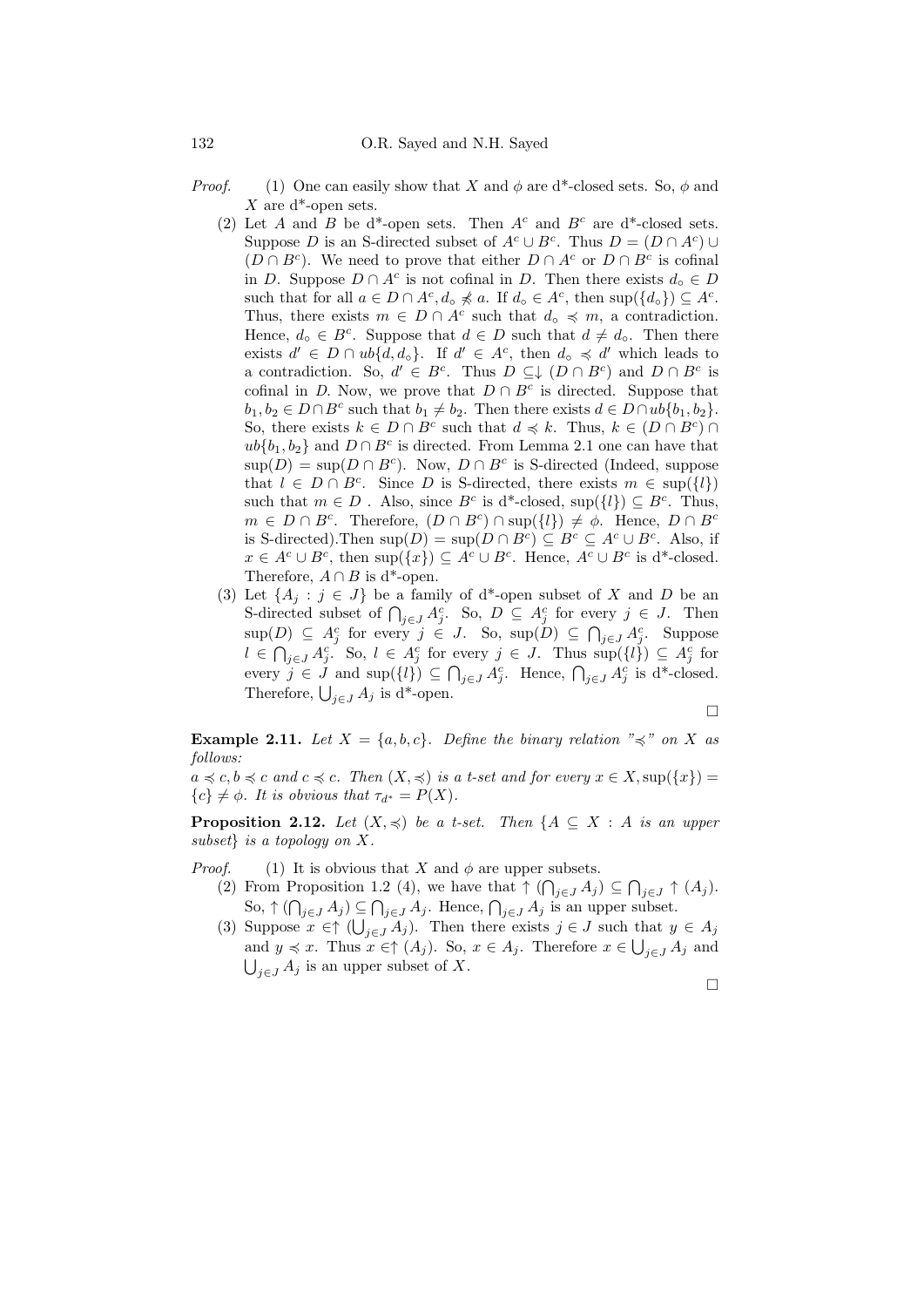**Proposition 2.13.** Let  $(X, \preccurlyeq)$  be a t-set. Then  $\{A \subseteq X : A \text{ is a lower subset}\}\$ is a topology on X.

Proof. From Proposition 1.2 the proof is similar to the proof of Proposition 2.4.

**Theorem 2.14.** Let  $(X, \preccurlyeq)$  be a t-set. If for every  $x \in X$ , sup $(\{x\}) \neq \phi$ , then  $\tau_{S^*} = \{A \subseteq X : A \text{ is Scott*-open}\}$  is a topology on X (called the Scott\*-topology on  $X$ ).

*Proof.* Follows from Proposition 2.4 and Theorem 2.1.  $\Box$ 

**Example 2.15.** Let  $(X, \preccurlyeq)$  be the t-set defined in Example 2.2. Then the set of all upper subsets of X is  $\{\phi, \{b\}, \{c\}, \{d\}, \{b, d\}, \{c, d\}, \{a, b, d\}, \{a, c, d\}, X\}$ and  $\tau_{S^*} = \{\phi, \{c\}, X\}$ . Also, if  $(X, \preccurlyeq)$  is the t-set defined in Example 2.3, then  $\tau_{S^*} = \{\phi, \{c\}, \{a, c\}, \{b, c\}, X\}.$ 

**Example 2.16.** Consider R with its usual order and let  $\tau_{S^*}$  denote the right ray topology on R, that is;  $\tau_{S^*} = \{\phi, \mathbb{R}\} \cup \{(x, \infty) : x \in \mathbb{R}\}\$ . Clearly, the right ray topology on  $\mathbb R$  is the Scott\*-topology of usual order.

Remark 2.17. A pre-ordered set  $(X, \preccurlyeq)$  with  $\sup(\{x\}) \neq \phi$  for every  $x \in X$  is a t-set. But, a t-set with  $\sup(\{x\}) \neq \phi$  for every  $x \in X$  is not a pre-ordered set in general.

**Example 2.18.** Let  $X = \{a, b, c\}$ . Define the t-set  $(X, \preccurlyeq)$  as in Example 2.3. Then  $(X, \preccurlyeq)$  is a t-set and for every  $x \in X$ ,  $\sup(\{x\}) = \{c\} \neq \emptyset$ . It is obvious that  $(X, \preccurlyeq)$  is not a pre-ordered set because " $\preccurlyeq$ " is not reflexive.

**Theorem 2.19.** Let  $(X, \preccurlyeq)$  be a t-set and  $x \in X$ . Then  $\downarrow x$  is Scott-closed.

*Proof.* First, suppose  $y \in \downarrow (\downarrow x)$ . Then there  $z \in \downarrow x$  such that  $y \preccurlyeq z$ . So,  $y \in \downarrow x$ . Hence  $\downarrow x$  is a lower subset of X. Second, suppose that D is a directed subset of  $\downarrow x$  and  $m \in \text{sup}(D)$ . Now,  $x \in ub(D)$  and  $m \preccurlyeq x$ . Hence  $m \in \downarrow x$ . Thus  $\sup(D) \subseteq \downarrow x$  and  $\downarrow x$  is d-closed. Therefore  $\downarrow x$  is Scott-closed.  $\Box$ 

**Corollary 2.20.** Let  $(X, \preccurlyeq)$  be a t-set such that for every  $x \in X$ ,  $\sup(\{x\}) \neq \emptyset$ . Then  $X-\downarrow x \in \tau_S$ , where  $\tau_S$  is the set of all Scott-open subsets of X.

**Theorem 2.21.** Let  $(X, \preccurlyeq)$  be a pre-ordered set. Then  $\downarrow x = cl_{\tau_S}(\lbrace x \rbrace)$ .

*Proof.* From Corollary 2.2 we have  $X - \downarrow x \in \tau_S$ . Since  $x \preccurlyeq x$ , then  $cl_{\tau_S}(\lbrace x \rbrace) =$  $\bigcap \{F \subseteq X : F \text{ is } \tau_S\text{-closed and } \{x\} \subseteq F\} \subseteq \downarrow x \subseteq \bigcap \{ \downarrow (F) \subseteq X : F \text{ is } \tau_S\text{-closed} \}$ and  $\{x\} \subseteq F$  =  $\bigcap \{F \subseteq X : F \text{ is } \tau_S\text{-closed and } \{x\} \subseteq F\} = cl_{\tau_S}(\{x\}).$ 

**Proposition 2.22.** Let F be a finite set in a pre-ordered set  $(X, \preccurlyeq)$ . Then  $X-\downarrow F\in\tau_S$ .

*Proof.* Since  $z \in \downarrow F$  if and only if there exists  $x \in F$  such that  $z \preccurlyeq x$  if and only if  $z \in \bigcup \{\downarrow x : x \in F\}, \downarrow F = \bigcup \{\downarrow x : x \in F\}.$  Then from Theorem 2.3, we have for every  $x \in X, \downarrow x$  is Scott-closed. Since the union of finitely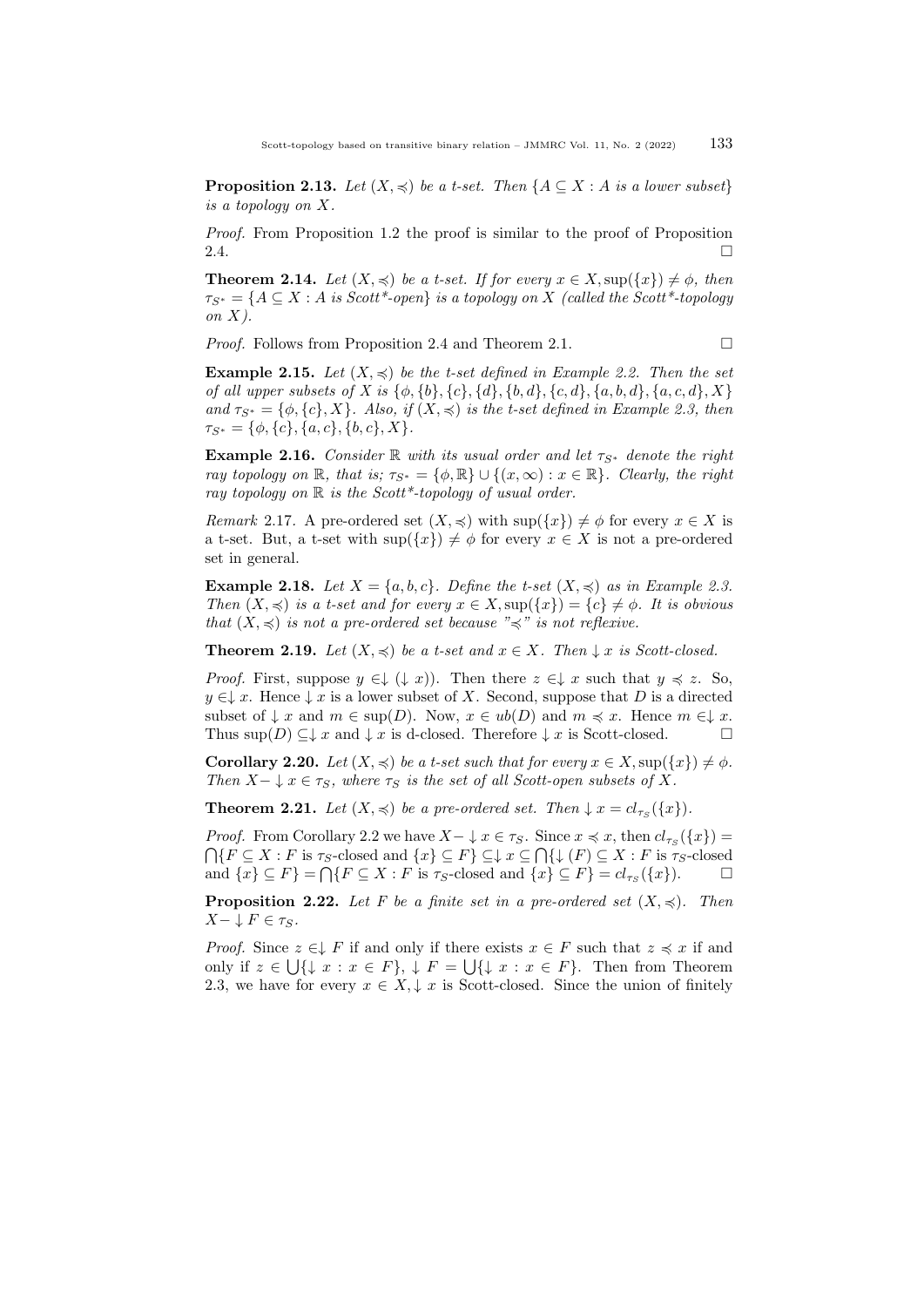number of a d-closed subsets is Scott-closed,  $\downarrow$  F is a Scott-closed subset so that  $X-\downarrow F \in \tau_S$ .

**Definition 2.23.** A triple  $(X, \preccurlyeq, \tau)$  is called a topological t-set where  $(X, \preccurlyeq)$ is a t-set and  $(X, \tau)$  is a topological space.

**Definition 2.24.** Let  $(X, \preccurlyeq)$  be a t-set and  $\tau$  be a topology on X. The topological space  $(X, \tau)$  is a transitive- $T_{\alpha}(t - T_{\alpha})$  for short) if and only if for all  $x, y \in X$  such that either  $x \not\preccurlyeq y$  or  $y \not\preccurlyeq x$  imply that there exists  $u \in \tau$  such that  $x \in u, y \notin u$  or  $y \in u, x \notin u$ .

**Lemma 2.25.** Let  $(X, \preccurlyeq)$  be a t-set and  $\tau$  be a topology on X. The topological space  $(X, \tau)$  is  $t - T<sub>o</sub>$  if and only if for all  $x, y \in X$  such that either  $x \not\preccurlyeq y$  or  $y \nless x$ , we have either  $x \notin cl_{\tau}(\{y\})$  or  $y \notin cl_{\tau}(\{x\}).$ 

*Proof.* The proofs are straightforward from Definition 2.4.  $\Box$ 

**Proposition 2.26.** Let  $(X, \preccurlyeq)$  be a t-set and  $\tau$  be a topology on X.

- (1) If " $\preccurlyeq$ " is symmetric and  $(X, \tau)$  is  $t-T\circ$  space, then  $(X, \tau)$  is  $T\circ$  space.
- (2) If " $\preccurlyeq$ " is reflexive and  $(X, \tau)$  is  $T \circ$  space, then  $(X, \tau)$  is  $t T \circ$  space.

*Proof.* The proofs are straightforward from Definition 2.4.  $\Box$ 

**Theorem 2.27.** If  $(X, \preccurlyeq)$  is a pre-ordered set, then  $(X, \tau_S)$  is  $t - T<sub>o</sub>$  space.

*Proof.* Suppose  $x, y \in X$  such that either  $x \not\preccurlyeq y$  or  $y \not\preccurlyeq x$ . Then  $x \not\in \downarrow y$  or  $y \notin \downarrow x$ . From Theorem 2.4 we have  $x \notin cl_{\tau_S}(\{y\})$  or  $y \notin cl_{\tau_S}(\{x\})$ . Therefore, from Lemma 2.2 we have  $(X, \tau_S)$  is  $t - T_\circ$  space.

Theorem 2.28. A subspace of a Scott\*-topology is a Scott\*-subspace.

*Proof.* Let  $(X, \tau_{S^*})$  be a Scott\*-topological space and let  $A \subseteq X$ . Then, A has the relative topology  $\tau_A = \{A \cap U : U \in \tau_{S^*}\}\.$  Let  $B \in \tau_A$ . So,  $\exists U \in \tau_{S^*}$  such that  $B = A \cap U$ . Let  $x \in B$  and  $y \in A$  such that  $x \leq y$ . Since  $x \in U \in \tau_{S^*}$ ,  $y \in U$  and hence  $y \in A \cap U = B$ . Thus, B is an up set with respect to A. Now, let S be any directed subset of A such that  $\bigvee S \cap B \neq \emptyset$ . Then,  $S \cap A = S \neq \emptyset$ . Since U is Scott<sup>\*</sup>-open, then  $S \cap U \neq \emptyset$ . Therefore  $S \cap B = S \cap (A \cap U) =$  $(S \cap A) \cap U = S \cap U \neq \emptyset$ . Hence B is a Scott<sup>\*</sup>-open with respect to A.  $\square$ 

### 3. Continuous t-set and its Scott-topology

In this section we introduce and study interaction between a continuous t-set and its Scott-topology and Scott\*-topology. Also, we give some new types of topologies on a t-set.

**Theorem 3.1.** Let  $(X, \preccurlyeq)$  be a t-set.

- (1) If  $x \in X$  is an isolated point, then  $\uparrow x$  is a Scott-open subset of X;
- (2) If for some  $x \in X$ ,  $\uparrow x$  is a d-open subset of X, then x is an isolated point.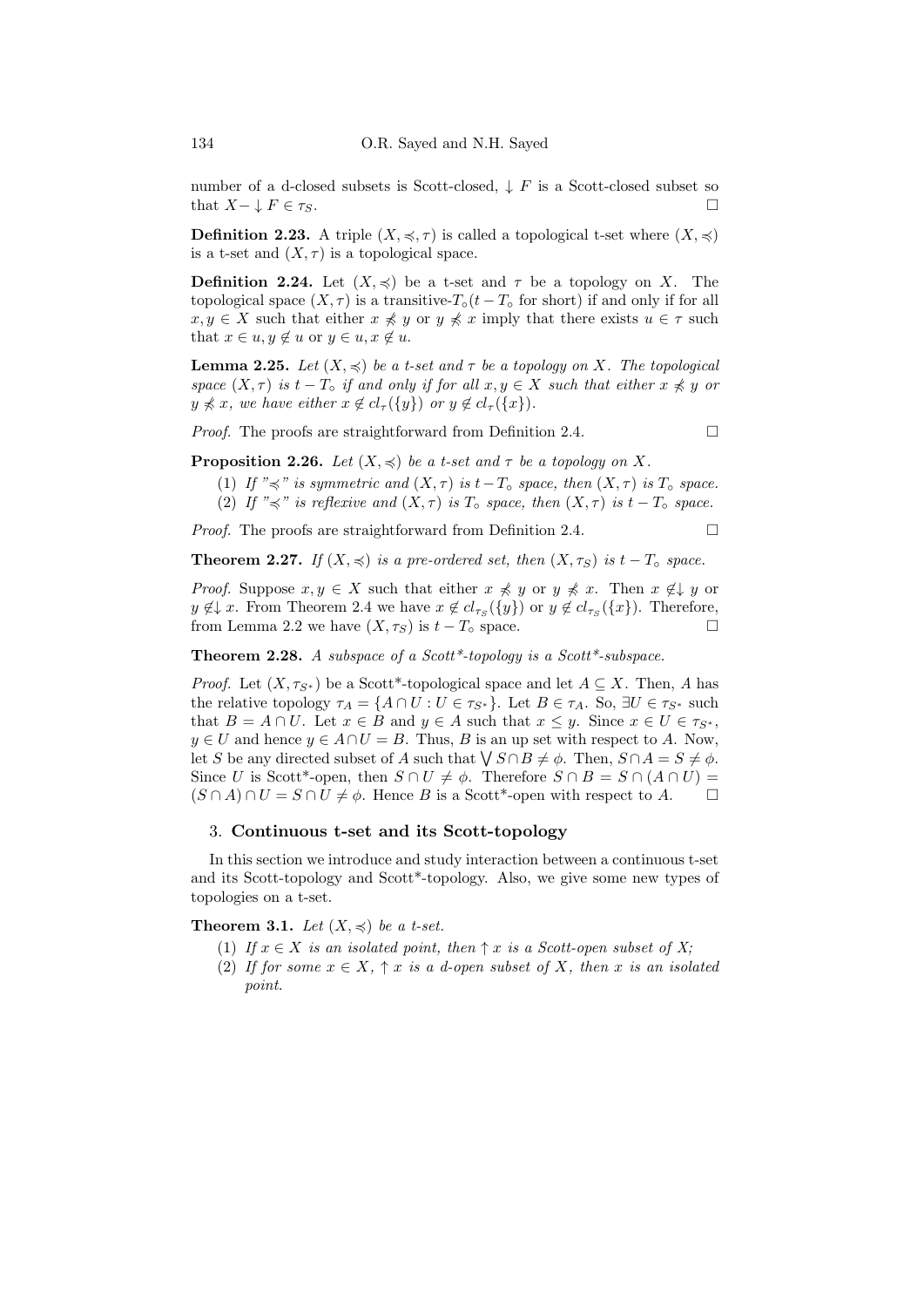- *Proof.* (1) Suppose D is a directed subset of X and  $\sup(D) \cap \uparrow x \neq \emptyset$ . Then there exists  $y \in X$  such that  $y \in \Upsilon$  and  $y \in \text{sup}(D)$ . Thus  $x \in \downarrow (\sup(D))$ . Since  $x \ll x$ , there exists  $d \in D$  such that  $d \in \uparrow x$ which implies  $D \cap \uparrow x \neq \emptyset$ . So,  $\uparrow x$  is d-open. Furthermore, since  $\uparrow x$ is an upper subset of  $X, \uparrow x$  is Scott-open.
	- (2) Suppose D is a directed subset of X and  $x \in L$  (sup(D)). Then there exists  $m \in \text{sup}(D)$  such that  $x \preccurlyeq m$ . So,  $m \in \text{sup}(D) \cap \uparrow x$ . Since  $\uparrow x$ is d-open,  $D \cap \uparrow x \neq \emptyset$ . Hence there exists  $d \in D$  such that  $x \preccurlyeq d$ . Therefore  $x \ll x$ .

$$
\qquad \qquad \Box
$$

**Corollary 3.2.** (1) Let  $(X, \preccurlyeq)$  be a t-set such that for all  $x \in X$ , sup $(\{x\}) \neq$  $\phi$ . If x is an isolated point, then  $\uparrow x \in \tau_s$ ;

(2) If  $(X, \preccurlyeq)$  is a pre-ordered set and for some  $x \in X$ ,  $\uparrow x \in \tau_S$ , then x is an isolated point.

The interpolation property plays an important role in the theory of continuous t-sets. Some important applications of the interpolation property are stated in the next results.

**Theorem 3.3.** Let  $(X, \preccurlyeq)$  be a t-set. If " $\ll$ " is interpolative, then for all  $x \in X$  we have  $\Uparrow x$  is Scott-open.

*Proof.* First, suppose  $z \in \uparrow (\uparrow x)$ . Then there exists  $y \in \uparrow x$  such that  $y \preccurlyeq z$ . From Proposition 1.1(2)  $z \in \Uparrow x$ . Hence  $\Uparrow x$  is an upper subset of X. Second, suppose D is a directed subset of X with  $\sup(D) \cap \Uparrow x \neq \emptyset$ . Then there exists  $z \in X$  such that  $z \in \mathcal{L}$  (sup(D)) (because  $z \preccurlyeq z$  for each  $z \in \text{sup}(D)$ ) and  $z \in \Uparrow x$ . So, there exists  $y \in X$  such that  $x \ll y \ll z$ . Hence there exists  $d \in D$ such that  $y \preccurlyeq d$ . From Proposition 1.1 (2)  $d \in \Uparrow x$ . Therefore  $D \cap \Uparrow x \neq \phi$ .  $\Box$ 

**Corollary 3.4.** If  $(X, \preccurlyeq)$  is a continuous t-set, then for all  $x \in X, \Uparrow x \in \tau_{S^*}.$ 

**Theorem 3.5.** Let  $(X, \preccurlyeq)$  be a pre-ordered set and  $x, y \in X$ . If there exists  $O \in \tau_S$  such that  $y \in O \subseteq \uparrow x$ , then  $x \ll y$ .

*Proof.* Let D be a directed subset of X such that  $y \in \downarrow (\sup(D))$ . Then there exists  $m \in \text{sup}(D)$  such that  $y \ll m$ . Since  $y \in \uparrow y \subseteq \uparrow (O) \subseteq O$ , then  $m \in \text{sup}(D) \cap O$ . Hence  $\text{sup}(D) \cap O \neq \emptyset$ . Then there exists  $d \in D$  such that  $d \in O \subseteq \uparrow x$ . Thus  $x \preccurlyeq d$ . Therefore  $x \ll y$ .

**Theorem 3.6.** Let  $(X, \preccurlyeq)$  be a t-set such that for all  $z \in X$ , sup $(\{z\}) \neq \emptyset$  and " $\preceq$ " is interpolative. If  $x, y \in X$  such that  $x \preceq y$ , then there exists a Scott-open subset O of X such that  $y \in O \subseteq \uparrow x$ .

*Proof.* From Theorem 3.2,  $\Uparrow x$  is a Scott-open set. Suppose that  $y \in \Uparrow x$ . Hence  $x \preccurlyeq y$ . From Proposition 1.1 (3),  $y \in \hat{\mathcal{T}}$  x. Therefore  $y \in \hat{\mathcal{T}}$  x.

**Theorem 3.7.** Let  $(X, \preccurlyeq)$  be a continuous pre-ordered set. Then for all  $x \in X$ and for all  $O \in \tau_s$  with  $z \in O$  for some  $z \in \text{sup}(\sqrt{y} x)$  we have that there exists  $O' \in \tau_S$  and  $x' \in X$  such that  $x \in O' \subseteq \uparrow (x') \subseteq O$ .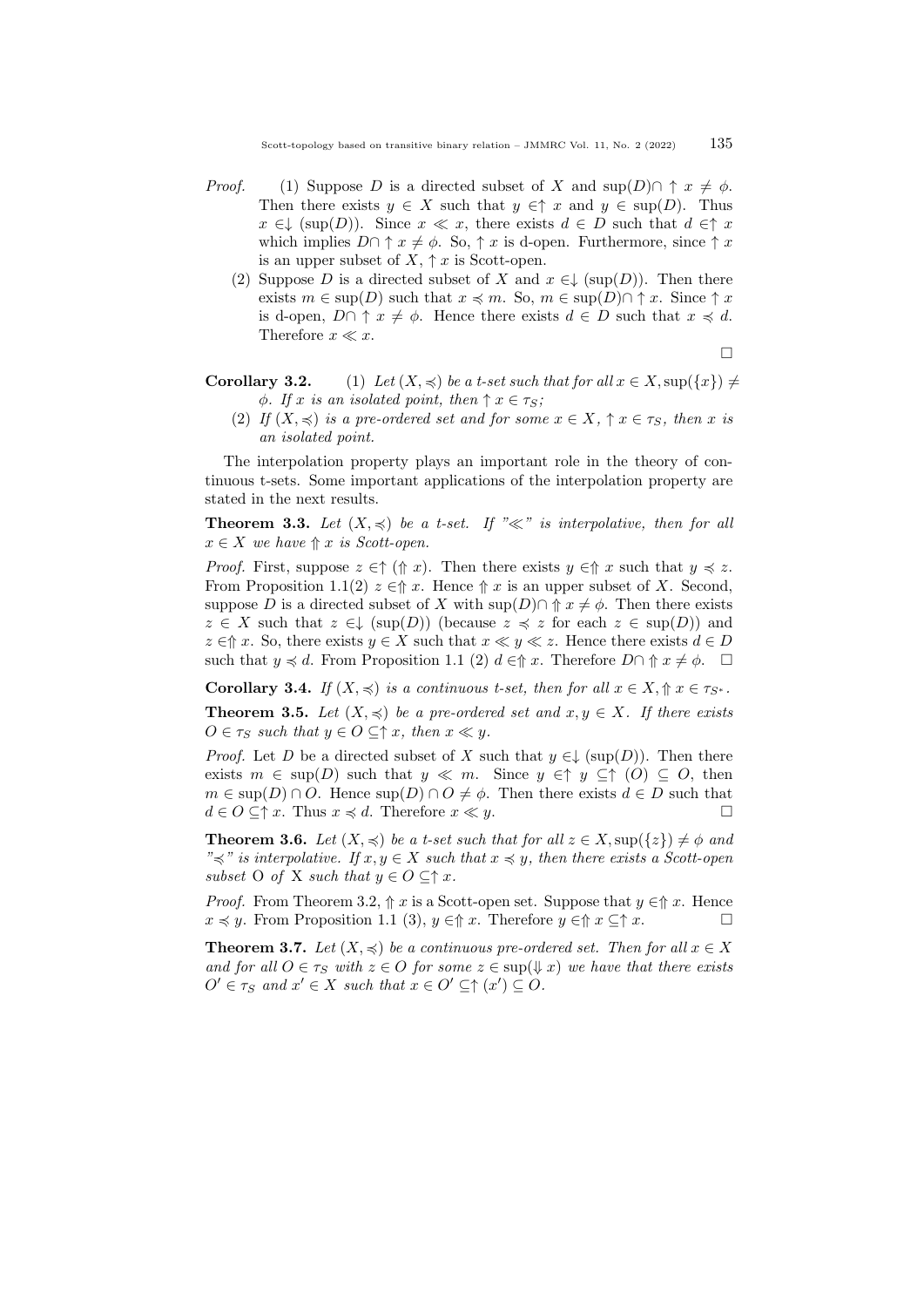*Proof.* Suppose  $x \in X$  and  $O \in \tau_S$  with  $z \in O$  for some  $z \in \text{sup}(\frac{1}{x})$ . Then  $\sup(\Downarrow x) \cap O \neq \phi$ . Hence there exists  $x' \in (\Downarrow x) \cap O$  so that  $\uparrow (x') \subseteq \uparrow (O) \subseteq O$ . Since  $x' \ll x$ , from Theorem 3.4 there exists  $O' \in \tau_S$  such that  $x \in O' \subseteq \uparrow$  $(x') \subseteq (0) \subseteq 0.$ 

**Theorem 3.8.** Let  $(X, \preccurlyeq)$  be a pre-ordered set. Then  $\preccurlyeq_{\tau_S} \equiv \preccurlyeq$ , where  $\preccurlyeq_{\tau_S}$  is the specialization pre-ordered relation induced by  $\tau_S$ .

Proof.  $x \preccurlyeq_{\tau_S} y \Leftrightarrow x \in cl_{\tau_S}(\{y\}) = \downarrow y \Leftrightarrow x \preccurlyeq y.$ 

**Theorem 3.9.** Let  $(X, \preccurlyeq)$  be a domain pre-ordered set. Then for all  $x \in X$  and for all  $O \in \tau_S$  there exists  $O' \in \tau_S$  and  $x' \in X$  such that  $x \in O' \subseteq \uparrow (x') \subseteq O$ , then we have a directed subset D of  $\Downarrow$  x such that  $x \in \downarrow (\sup(D)).$ 

*Proof.* Suppose  $D = \{u \in X : \exists O_u \in \tau_S, x \in O_u \subseteq \uparrow x\}$ . From Theorem 3.3,  $D \subseteq V$  x. Since X itself is Scott-open and  $x \in X$ , there exists  $y \in X$ and  $O_y \in \tau_S$  such that  $x \in O_y \subseteq \uparrow y$ . Hence  $D \neq \phi$ . Let  $u, v \in D$  such that  $u \neq v$ . Then there exist  $O_u, O_v \in \tau_S$  such that  $x \in O_u \subseteq \uparrow u$  and  $x \in O_v \subseteq \uparrow v$ . Since  $x \in O_u \cap O_v$ , there exists  $w \in X$  and  $O_w \in \tau_S$  such that  $x \in O_w \subseteq \uparrow w \subseteq O_u \cap O_v$ . Then  $w \in D$  and  $w \in \uparrow u \cap \uparrow v$ . So,  $u \preccurlyeq w$  and  $v \preccurlyeq w$ . Then D is directed subset of  $\downarrow x$ . Now there are  $y \in X$  and  $O_y \in \tau_S$  such that  $x \in O_y \subseteq \uparrow y \subseteq O$ . Thus  $y \in D \cap O$ . Assume  $m \in \text{sup}(D)$ . Hence  $y \preccurlyeq m$ . Since O is upper subset, then  $m \in O$ . Now,  $x \leq_{\tau_S} m$ . From Theorem 3.6,  $x \preccurlyeq m$ . Therefore  $x \in \downarrow (\text{sup}(D)).$ 

**Theorem 3.10.** Let  $(X, \leq)$  be a continuous pre-ordered set. Then for all  $x \in X$  and for all  $O \in \tau_S$  there exists  $O' \in \tau_S$  and  $x' \in X$  such that  $x \in O' \subseteq \uparrow$  $(x') \subseteq O$ , then we have a directed subset D of  $\Downarrow$  x such that  $x \in \downarrow (\sup(D))$ .

*Proof.* The proof is similar to that of Theorem 3.8.

**Theorem 3.11.** Let  $(X, \preccurlyeq)$  be a domain pre-ordered set. Assume that for all  $x \in X$  and for all  $O \in \tau_S$  there exists  $z \in \text{sup}(\frac{1}{x}) \cap O$ . Then the following statements are equivalent:

- (1)  $(X, \preccurlyeq)$  is a continuous t-set; and
- (2) " $\ll$ " is interpolative and for all  $x \in X$  and for all  $O \in \tau_S$  with  $x \in O$ there are  $O' \in \tau_S$  and  $x' \in X$  such that  $x \in O' \subseteq \uparrow (x') \subseteq O$ .

*Proof.* Applying Theorems 1.1, 3.5 and 3.7 the result holds.  $\square$ 

Now, one can assign for any topology  $\tau$ , a new topology  $S(\tau)$ , where  $S(\tau)$  is the Scott-topology induced by specialization pre-ordered relation  $\preccurlyeq_{\tau}$  induced by  $\tau$ .

**Theorem 3.12.** Let  $(X, \tau)$  be a topological space. Then:

- (1)  $(X, S(\tau))$  is  $t T_{\circ}$ -space with respect to the pre-ordered relation  $\preccurlyeq_{\tau}$ induced by  $\tau$ .
- (2) If  $(X, \tau)$  is a  $T \circ space$ , then  $(X, S(\tau))$  so is.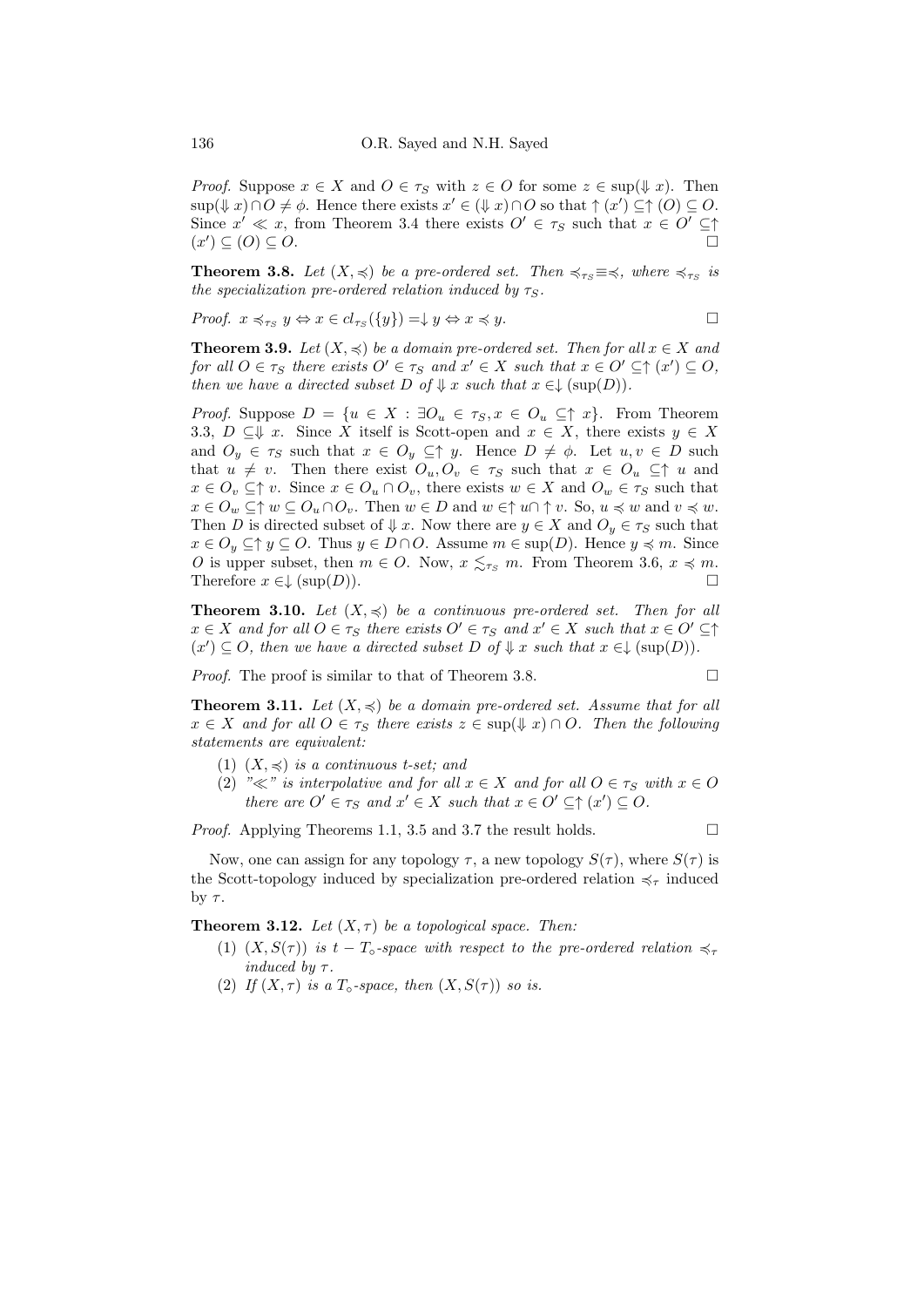*Proof.* (1) The result is a corollary from Theorem 2.5.

(2) From [8, Proposition 4.3.3], if  $(X, \tau)$  is a  $T_{\circ}$ -space, then  $\preccurlyeq_{\tau}$  is a partially ordered relation. Therefore, from Theorem 2.5 and Proposition 2.7, we have  $(X, S(\tau))$  is a  $T_{\circ}$ -space.

$$
\Box
$$

**Example 3.13.** Let  $(X, \tau)$  be a  $T \circ space$ , where  $X = \{a, b, c\}$  and

 $\tau = \{\phi, \{b\}, \{a, b\}, \{b, c\}, X\}$ . Then,  $\preccurlyeq_{\tau} = \{(a, a), (b, b), (c, c), (b, a), (b, c)\}$ . It is obvious that  $\preccurlyeq_{\tau}$  is a pre-ordered. Also, the set of all upper subsets of X induced by  $\preccurlyeq_{\tau}$  is  $\{\phi, \{a\}, \{c\}, \{a, c\}, X\}$  and also the set of all d-open subsets of X is  ${\phi, {a}, {c}, {a, b}, {a, c}, {b, c}, X}.$  Therefore  $S(\tau) = {\phi, {a}, {c}, {a, c}, X}$ which is both  $T_{\circ}$ -space and  $t - T_{\circ}$ -space.

**Theorem 3.14.** For any pre-ordered set  $(X, \preccurlyeq)$  we have  $S(\tau_S) = \tau_S$ .

Proof. The result follows from Theorem 2.6.

$$
\Box
$$

Now, to give some new types of topologies on a t-set, we introduce the following obvious theorem.

**Theorem 3.15.** Let  $(X, \preccurlyeq)$  be any t-set and  $\bigvee (\{x\}) \neq \emptyset$  for all  $x \in X$ . We define the following topologies on X.

- (1) Alexandroff topology:  $\tau_{A|x} = \{A \subseteq X : A \text{ is an upper subset}\};$
- (2) The upper topology:  $\tau_U$  is the topology generated by the prebasis {X- $\downarrow$  $x\}$ ;
- (3) The lower topology:  $\tau_L$  is the topology generated by the prebasis  $\{X \uparrow\}$  $x\}$ ;
- (4) The interval topology:  $\tau_I$  is the join of the upper and lower topologies;
- (5) The Lawson topology:  $\tau_{Ls}$  is the join of the lower Scott topologies.

Then the following statements are true for any pre-ordered set  $(X, \preccurlyeq)$ .

(1)  $\tau_U \subset \tau_S$ ; (2)  $\tau_S \subseteq \tau_{A|x}$ ; (3)  $\tau_S \subseteq \tau_d$ ; (4)  $\tau_S \subseteq \tau_{LS};$ (5)  $\tau_L \subseteq \tau_{LS};$ (6)  $\tau_U \subseteq \tau_I$ ; (7)  $\tau_L \subseteq \tau_I$ ; (8)  $\tau_S = \tau_d \cap \tau_{A|x}$ ; (9)  $\tau_U \subseteq \tau_{A|x}$ ; (10)  $\tau_U \subseteq \tau_d$ ; (11)  $\tau_U \subseteq \tau_{LS}$ . *Proof.* The proof is easy and hence omitted.  $\square$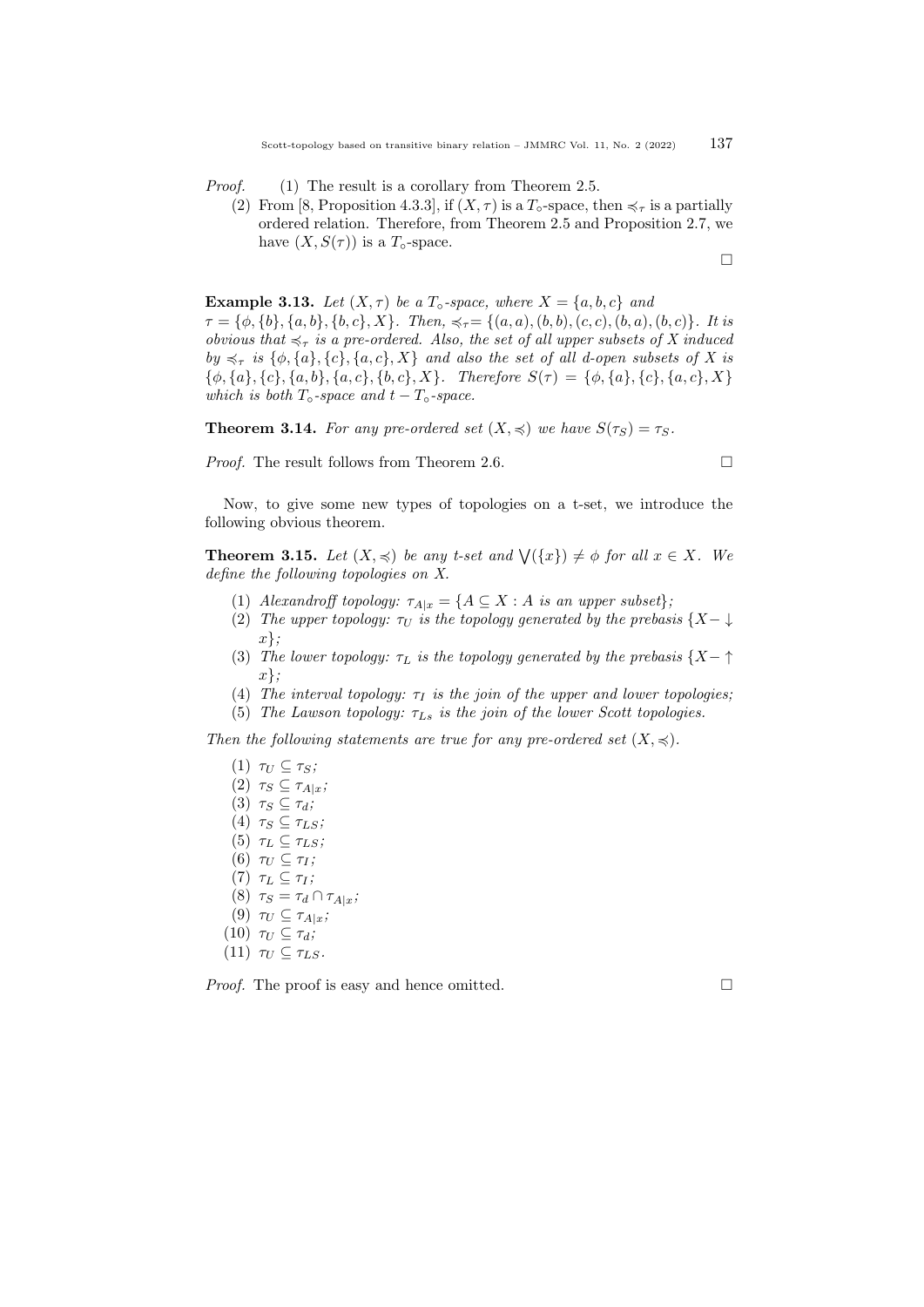### 4. Conclusion

The aim of this research is to focus on the Scott\*-topology and some of its properties. We hope that the results of our paper will be a starting point for a sufficiently general but simple theory of objects that are suitable for modelling various aspects of computation and useful in modern applications of domain theory to general topology and mathematical analysis. We believe that it would be interesting to study this approach if we replace a pre-ordered set by an abstract base, a continuous information system or a t-set. We intend to investigate all these issues in future research works. Moreover, We looking for more studies in the future studying application studies on the Scott\*-topology. Further, Looking for a definite definitions of the interior, exterior, boundary and limit points in the Scott\*-topology. Furthermore, we will study Theorem 3.12 in more details. Also, a new kind of compactness will be defined using t-sets and a characterization of Alexandroff-continuous functions between tsets will be given(good willing). Further, we intend to investigate all above issues in fuzzy setting in future research works. We hope to demonstrate some important applications of Scott\*-closed sets in convex spaces [\[18\]](#page-12-12).

# 5. Compliance with ethical standards

Conflict of Interest: Authors declare that they have no conflict of interest. Ethical approval: This article does not contain any studies with human participants or animals performed by any of the authors.

## 6. Aknowledgement

The authors are grateful to the anonymous referees for a careful checking of the details and for their valuable comments and suggestions.

#### References

- <span id="page-11-2"></span>[1] S. Abramsky, and A. Jung, Domain theory, in S. Abramsky, D. M. Gabbay and T. S. E. Maibaum (eds), Handbook of Logic in Computer Science, 3, Clarendon Press, 1994, pp. 1-168.
- <span id="page-11-6"></span>[2] G. Bancerek, The way-below Relation, Formalized Mathematics, 6(1) (1997), 169-176.  $(1997)$
- <span id="page-11-4"></span>[3] G. Birkhoff, Lattice Theory (3rd ed.). Providence: American Mathematical Society, Col Pub, 1967.
- <span id="page-11-0"></span>[4] M. Bonsange, F. van Breugal and J. Rutten, Alexandroff and Scott topologies for generalized metric spaces, in : Papers on general topology and its applications, Andima S. et al eds. Eleventh Summer Conference at the University of Southern Main, Annals of the New York Academy of Sciences, 806(1996), 49-68.
- <span id="page-11-3"></span>[5] R. Engelking, General Topology, Polish Scientific Publishers, Warszawa, 1977.
- <span id="page-11-1"></span>[6] G. K. Gierz, K. H. Hoffmann, K. Keimel, J. D. Lawson, M. W. Mislove and D. S. Scott, A compendium of continuous lattices, Springer-Verlag, Berlin, 1980.
- <span id="page-11-5"></span>[7] J. Goubault-Larrecq, Non-Hausdorff topology and domain theory, New Mathematical Monographs, vol. 22, Cambridge University Press, Cambridge, 2013.